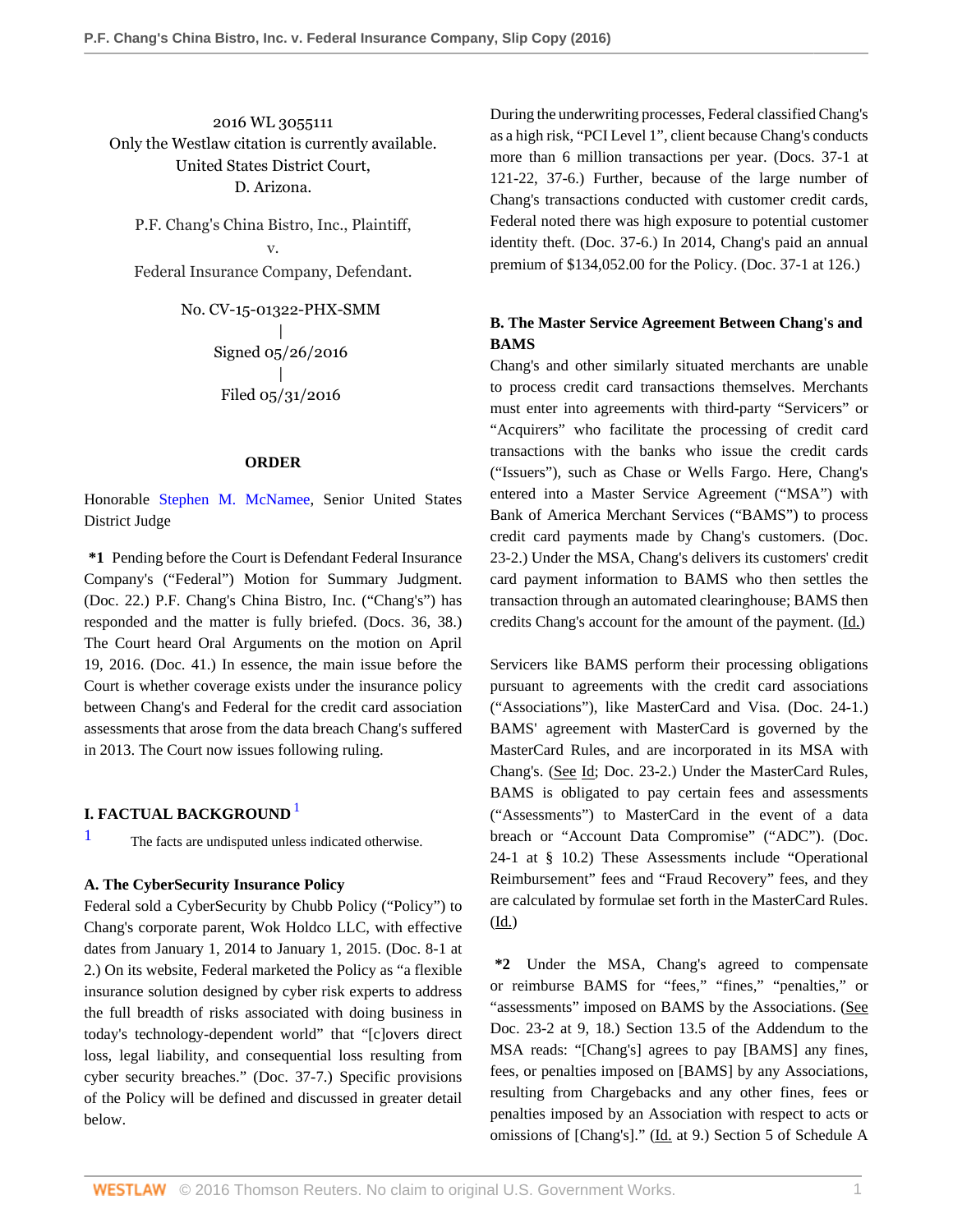to the Addendum to the MSA provides: "In addition to the interchange rates, [BAMS] may pass through to [Chang's] any fees assessed to [BAMS] by the [Associations], including but not limited to, new fees, fines, penalties and assessments imposed by the [Associations]." (Id. at 18.)

#### **C. The Security Compromise**

On June 10, 2014, Chang's learned that computer hackers had obtained and posted on the Internet approximately 60,000 credit card numbers belonging to its customers (the "security compromise" or "data breach"). (Doc. 25-1.) Chang's notified Federal of the data breach that very same day. (Id.)

To date, Federal has reimbursed Chang's more than \$1,700,000 pursuant to the Policy for costs incurred as a result of the security compromise. (Doc. 22 at 9.) Those costs include conducting a forensic investigation into the data breach and the costs of defending litigation filed by customers whose credit card information was stolen, as well as litigation filed by one bank that issued card information that was stolen. (Id.)

Following the data breach, on March 2, 2015, MasterCard issued an "ADC Operational Reimbursement/ Fraud Recovery Final Acquirer Financial Responsibility Report" to BAMS. (Doc. 26-2.) This MasterCard Report imposed three Assessments on BAMS, a Fraud Recovery Assessment of \$1,716,798.85, an Operational Reimbursement Assessment of \$163,122.72 for Chang's data breach, and a Case Management Fee of \$50,000. (Id.; Doc. 26-3.) The Fraud Recovery Assessment reflects costs, as calculated by MasterCard, associated with fraudulent charges that may have arisen from, or may be related to, the security compromise. (Doc. 1-1 at ¶20.) The Operational Reimbursement Assessment reflects costs to notify cardholders affected by the security compromise and to reissue and deliver payment cards, new account numbers, and security codes to those cardholders. (Id. at ¶19) The Case Management Fee is a flat fee and relates to considerations regarding Chang's compliance with Payment Card Industry Data Security Standards. (Id. at ¶18.)

## **D. The BAMS Letter**

On March 11, 2015, BAMS sent Chang's a letter (the "BAMS Letter") stating:

MasterCard's investigation concerning the account data compromise event involving [Chang's] is now complete. [BAMS] has been notified by MasterCard that a case management fee and Account Data Compromise (ADC) Operational Reimbursement and Fraud Recovery (ORFR) are being assessed against [BAMS] as a result of the data compromise. In accordance with your [MSA] you are obligated to reimburse [BAMS] for the following assessments:

- \$ 50,000.00 Case Management Fee
- \$ 163,122.72 ADC Operational Reimbursement
- <span id="page-1-1"></span>• \$1,716,798.85 – ADC Fraud Recovery
	- $$1,929,921.57<sup>2</sup>$  $$1,929,921.57<sup>2</sup>$  $$1,929,921.57<sup>2</sup>$

(Doc. 26-3.) Chang's notified Federal of the BAMS Letter on March 19, 2015 and sought coverage for the Assessments. (Doc. 26-4.) Pursuant to the MSA, and in order to continue operations and not lose its ability to process credit card transactions, Chang's reimbursed BAMS for the Assessments on April 15, 2015. (Doc. 1-1 at ¶24.) Federal denied coverage for the Assessments and Chang's subsequently filed this lawsuit.

<span id="page-1-0"></span>[2](#page-1-1) This total is separate from and does not include the \$1.7 million Federal has already paid Chang's under the Policy.

## **II. STANDARD OF REVIEW**

"The court shall grant summary judgment if the movant shows that there is no genuine dispute as to any material fact and the movant is entitled to judgment as a matter of law." [Fed.R.Civ.P. 56\(a\)](http://www.westlaw.com/Link/Document/FullText?findType=L&pubNum=1000600&cite=USFRCPR56&originatingDoc=Ied4309a027bb11e687dda03c2315206d&refType=LQ&originationContext=document&vr=3.0&rs=cblt1.0&transitionType=DocumentItem&contextData=(sc.History*oc.Search)). "The substantive law determines which facts are material; only disputes over facts that might affect the outcome of the suit under the governing law properly preclude the entry of summary judgment." [Nat'l Ass'n of](http://www.westlaw.com/Link/Document/FullText?findType=Y&serNum=2027892757&pubNum=0000506&originatingDoc=Ied4309a027bb11e687dda03c2315206d&refType=RP&fi=co_pp_sp_506_1147&originationContext=document&vr=3.0&rs=cblt1.0&transitionType=DocumentItem&contextData=(sc.History*oc.Search)#co_pp_sp_506_1147) [Optometrists & Opticians v. Harris, 682 F.3d 1144, 1147 \(9th](http://www.westlaw.com/Link/Document/FullText?findType=Y&serNum=2027892757&pubNum=0000506&originatingDoc=Ied4309a027bb11e687dda03c2315206d&refType=RP&fi=co_pp_sp_506_1147&originationContext=document&vr=3.0&rs=cblt1.0&transitionType=DocumentItem&contextData=(sc.History*oc.Search)#co_pp_sp_506_1147) [Cir. 2012\)](http://www.westlaw.com/Link/Document/FullText?findType=Y&serNum=2027892757&pubNum=0000506&originatingDoc=Ied4309a027bb11e687dda03c2315206d&refType=RP&fi=co_pp_sp_506_1147&originationContext=document&vr=3.0&rs=cblt1.0&transitionType=DocumentItem&contextData=(sc.History*oc.Search)#co_pp_sp_506_1147) (citing [Anderson v. Liberty Lobby, Inc., 477 U.S.](http://www.westlaw.com/Link/Document/FullText?findType=Y&serNum=1986132674&pubNum=0000780&originatingDoc=Ied4309a027bb11e687dda03c2315206d&refType=RP&fi=co_pp_sp_780_248&originationContext=document&vr=3.0&rs=cblt1.0&transitionType=DocumentItem&contextData=(sc.History*oc.Search)#co_pp_sp_780_248) [242, 248 \(1986\)](http://www.westlaw.com/Link/Document/FullText?findType=Y&serNum=1986132674&pubNum=0000780&originatingDoc=Ied4309a027bb11e687dda03c2315206d&refType=RP&fi=co_pp_sp_780_248&originationContext=document&vr=3.0&rs=cblt1.0&transitionType=DocumentItem&contextData=(sc.History*oc.Search)#co_pp_sp_780_248)). To prove the absence of a genuine dispute, the moving party must demonstrate that "the evidence is such that [no] reasonable jury could return a verdict for the nonmoving party." [Liberty Lobby, 477 U.S. at 248](http://www.westlaw.com/Link/Document/FullText?findType=Y&serNum=1986132674&pubNum=0000780&originatingDoc=Ied4309a027bb11e687dda03c2315206d&refType=RP&fi=co_pp_sp_780_248&originationContext=document&vr=3.0&rs=cblt1.0&transitionType=DocumentItem&contextData=(sc.History*oc.Search)#co_pp_sp_780_248). In determining whether a party has met its burden, a court views the evidence in the light most favorable to the non-moving party and draws all reasonable inferences in the non-moving party's favor. [Liberty Lobby, 477 U.S. at 255.](http://www.westlaw.com/Link/Document/FullText?findType=Y&serNum=1986132674&pubNum=0000780&originatingDoc=Ied4309a027bb11e687dda03c2315206d&refType=RP&fi=co_pp_sp_780_255&originationContext=document&vr=3.0&rs=cblt1.0&transitionType=DocumentItem&contextData=(sc.History*oc.Search)#co_pp_sp_780_255) While a court may consider only admissible evidence in ruling on a motion for summary judgment, the focus is not "on the admissibility of the evidence's form," but "on the admissibility of its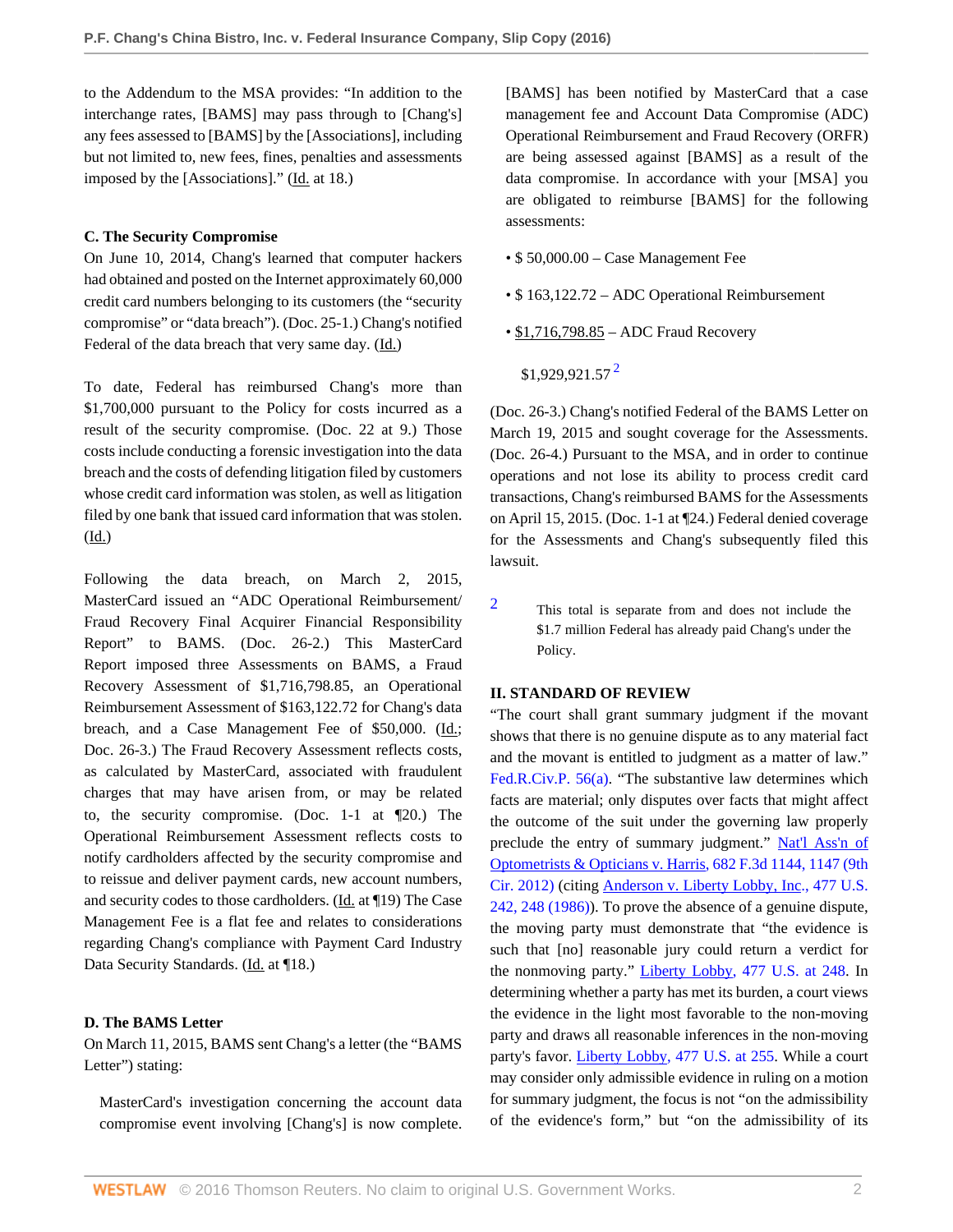contents." [Fraser v. Goodale, 342 F.3d 1032, 1036–37 \(9th](http://www.westlaw.com/Link/Document/FullText?findType=Y&serNum=2003612185&pubNum=0000506&originatingDoc=Ied4309a027bb11e687dda03c2315206d&refType=RP&fi=co_pp_sp_506_1036&originationContext=document&vr=3.0&rs=cblt1.0&transitionType=DocumentItem&contextData=(sc.History*oc.Search)#co_pp_sp_506_1036) [Cir. 2003\)](http://www.westlaw.com/Link/Document/FullText?findType=Y&serNum=2003612185&pubNum=0000506&originatingDoc=Ied4309a027bb11e687dda03c2315206d&refType=RP&fi=co_pp_sp_506_1036&originationContext=document&vr=3.0&rs=cblt1.0&transitionType=DocumentItem&contextData=(sc.History*oc.Search)#co_pp_sp_506_1036).

**\*3** Federal courts sitting in diversity apply the forum state's choice of law rules to determine controlling substantive law. [Klaxon Co. v. Stentor Elec. Mfg. Co. Inc., 313 U.S. 487, 496](http://www.westlaw.com/Link/Document/FullText?findType=Y&serNum=1941124504&pubNum=0000780&originatingDoc=Ied4309a027bb11e687dda03c2315206d&refType=RP&fi=co_pp_sp_780_496&originationContext=document&vr=3.0&rs=cblt1.0&transitionType=DocumentItem&contextData=(sc.History*oc.Search)#co_pp_sp_780_496) [\(1941\).](http://www.westlaw.com/Link/Document/FullText?findType=Y&serNum=1941124504&pubNum=0000780&originatingDoc=Ied4309a027bb11e687dda03c2315206d&refType=RP&fi=co_pp_sp_780_496&originationContext=document&vr=3.0&rs=cblt1.0&transitionType=DocumentItem&contextData=(sc.History*oc.Search)#co_pp_sp_780_496) Arizona adheres to [Restatement \(Second\) of Conflict](http://www.westlaw.com/Link/Document/FullText?findType=Y&serNum=0289353619&pubNum=0101576&originatingDoc=Ied4309a027bb11e687dda03c2315206d&refType=TS&originationContext=document&vr=3.0&rs=cblt1.0&transitionType=DocumentItem&contextData=(sc.History*oc.Search)) [of Laws § 193 \(1971\),](http://www.westlaw.com/Link/Document/FullText?findType=Y&serNum=0289353619&pubNum=0101576&originatingDoc=Ied4309a027bb11e687dda03c2315206d&refType=TS&originationContext=document&vr=3.0&rs=cblt1.0&transitionType=DocumentItem&contextData=(sc.History*oc.Search)) which states that insurance contracts are generally governed "by the local law of the state which the parties understood was to be the principal location of the insured risk during the term of the policy." [Beckler v. State](http://www.westlaw.com/Link/Document/FullText?findType=Y&serNum=1999109722&pubNum=0000661&originatingDoc=Ied4309a027bb11e687dda03c2315206d&refType=RP&fi=co_pp_sp_661_772&originationContext=document&vr=3.0&rs=cblt1.0&transitionType=DocumentItem&contextData=(sc.History*oc.Search)#co_pp_sp_661_772) [Farm Mut. Auto. Ins. Co., 195 Ariz. 282, 286, 987 P.2d 768,](http://www.westlaw.com/Link/Document/FullText?findType=Y&serNum=1999109722&pubNum=0000661&originatingDoc=Ied4309a027bb11e687dda03c2315206d&refType=RP&fi=co_pp_sp_661_772&originationContext=document&vr=3.0&rs=cblt1.0&transitionType=DocumentItem&contextData=(sc.History*oc.Search)#co_pp_sp_661_772) [772 \(App. 1999\)](http://www.westlaw.com/Link/Document/FullText?findType=Y&serNum=1999109722&pubNum=0000661&originatingDoc=Ied4309a027bb11e687dda03c2315206d&refType=RP&fi=co_pp_sp_661_772&originationContext=document&vr=3.0&rs=cblt1.0&transitionType=DocumentItem&contextData=(sc.History*oc.Search)#co_pp_sp_661_772). Since the principal location of the insured was in Arizona and the insurance agreement was entered into in Arizona, Arizona law governs the enforcement of the Policy.

"The traditional view of the law of contracts is that a written agreement adopted by the parties will be viewed as an integrated contract which binds those parties to the terms expressed within the four corners of the agreement." [Darner](http://www.westlaw.com/Link/Document/FullText?findType=Y&serNum=1984125781&pubNum=0000661&originatingDoc=Ied4309a027bb11e687dda03c2315206d&refType=RP&fi=co_pp_sp_661_395&originationContext=document&vr=3.0&rs=cblt1.0&transitionType=DocumentItem&contextData=(sc.History*oc.Search)#co_pp_sp_661_395) [Motor Sales, Inc. v. Universal Underwriters Ins. Co., 140](http://www.westlaw.com/Link/Document/FullText?findType=Y&serNum=1984125781&pubNum=0000661&originatingDoc=Ied4309a027bb11e687dda03c2315206d&refType=RP&fi=co_pp_sp_661_395&originationContext=document&vr=3.0&rs=cblt1.0&transitionType=DocumentItem&contextData=(sc.History*oc.Search)#co_pp_sp_661_395) [Ariz. 383, 390, 682 P.2d 388, 395 \(1984\)](http://www.westlaw.com/Link/Document/FullText?findType=Y&serNum=1984125781&pubNum=0000661&originatingDoc=Ied4309a027bb11e687dda03c2315206d&refType=RP&fi=co_pp_sp_661_395&originationContext=document&vr=3.0&rs=cblt1.0&transitionType=DocumentItem&contextData=(sc.History*oc.Search)#co_pp_sp_661_395). However, "the usual insurance policy is a special kind of contract," id., in part because it is not "arrived at by negotiation between the parties," [Zuckerman v. Transamerica Ins. Co., 133 Ariz.](http://www.westlaw.com/Link/Document/FullText?findType=Y&serNum=1982140760&pubNum=0000661&originatingDoc=Ied4309a027bb11e687dda03c2315206d&refType=RP&fi=co_pp_sp_661_446&originationContext=document&vr=3.0&rs=cblt1.0&transitionType=DocumentItem&contextData=(sc.History*oc.Search)#co_pp_sp_661_446) [139, 144, 650 P.2d 441, 446 \(1982\).](http://www.westlaw.com/Link/Document/FullText?findType=Y&serNum=1982140760&pubNum=0000661&originatingDoc=Ied4309a027bb11e687dda03c2315206d&refType=RP&fi=co_pp_sp_661_446&originationContext=document&vr=3.0&rs=cblt1.0&transitionType=DocumentItem&contextData=(sc.History*oc.Search)#co_pp_sp_661_446) Instead, "[i]t is largely adhesive; some terms are bargained for, but most terms consist of boilerplate, not bargained for, neither read nor understood by the buyer, and often not even fully understood by the selling agent." [Darner, 140 Ariz. at 391, 682 P.2d](http://www.westlaw.com/Link/Document/FullText?findType=Y&serNum=1984125781&pubNum=0000661&originatingDoc=Ied4309a027bb11e687dda03c2315206d&refType=RP&fi=co_pp_sp_661_396&originationContext=document&vr=3.0&rs=cblt1.0&transitionType=DocumentItem&contextData=(sc.History*oc.Search)#co_pp_sp_661_396) [at 396.](http://www.westlaw.com/Link/Document/FullText?findType=Y&serNum=1984125781&pubNum=0000661&originatingDoc=Ied4309a027bb11e687dda03c2315206d&refType=RP&fi=co_pp_sp_661_396&originationContext=document&vr=3.0&rs=cblt1.0&transitionType=DocumentItem&contextData=(sc.History*oc.Search)#co_pp_sp_661_396) Moreover, "[t]he adhesive terms generally are selfprotective; their major purpose and effect often is to ensure that the drafting party will prevail if a dispute goes to court." [Gordinier v. Aetna Cas. & Sur. Co., 154 Ariz. 266, 271, 742](http://www.westlaw.com/Link/Document/FullText?findType=Y&serNum=1987095295&pubNum=0000661&originatingDoc=Ied4309a027bb11e687dda03c2315206d&refType=RP&fi=co_pp_sp_661_282&originationContext=document&vr=3.0&rs=cblt1.0&transitionType=DocumentItem&contextData=(sc.History*oc.Search)#co_pp_sp_661_282) [P.2d 277, 282 \(1987\).](http://www.westlaw.com/Link/Document/FullText?findType=Y&serNum=1987095295&pubNum=0000661&originatingDoc=Ied4309a027bb11e687dda03c2315206d&refType=RP&fi=co_pp_sp_661_282&originationContext=document&vr=3.0&rs=cblt1.0&transitionType=DocumentItem&contextData=(sc.History*oc.Search)#co_pp_sp_661_282) Accordingly, "special contract rules should apply." Id.

Interpretation of insurance policies is a question of law. [Sparks v. Republic Nat. Life Ins. Co., 132 Ariz. 529, 534,](http://www.westlaw.com/Link/Document/FullText?findType=Y&serNum=1982132350&pubNum=0000661&originatingDoc=Ied4309a027bb11e687dda03c2315206d&refType=RP&fi=co_pp_sp_661_1132&originationContext=document&vr=3.0&rs=cblt1.0&transitionType=DocumentItem&contextData=(sc.History*oc.Search)#co_pp_sp_661_1132) [647 P.2d 1127, 1132 \(1982\)](http://www.westlaw.com/Link/Document/FullText?findType=Y&serNum=1982132350&pubNum=0000661&originatingDoc=Ied4309a027bb11e687dda03c2315206d&refType=RP&fi=co_pp_sp_661_1132&originationContext=document&vr=3.0&rs=cblt1.0&transitionType=DocumentItem&contextData=(sc.History*oc.Search)#co_pp_sp_661_1132). "Provisions of insurance policies are to be construed in a manner according to their plain and ordinary meaning," id., but if a clause is reasonably susceptible to different interpretations given the facts of the case, the clause is to be construed "by examining the language of the clause, public policy considerations, and the purpose of the transaction as a whole," [State Farm Mut. Auto. Ins. Co. v.](http://www.westlaw.com/Link/Document/FullText?findType=Y&serNum=1989148359&pubNum=0000661&originatingDoc=Ied4309a027bb11e687dda03c2315206d&refType=RP&fi=co_pp_sp_661_733&originationContext=document&vr=3.0&rs=cblt1.0&transitionType=DocumentItem&contextData=(sc.History*oc.Search)#co_pp_sp_661_733) [Wilson, 162 Ariz. 251, 257, 782 P.2d 727, 733 \(1989\).](http://www.westlaw.com/Link/Document/FullText?findType=Y&serNum=1989148359&pubNum=0000661&originatingDoc=Ied4309a027bb11e687dda03c2315206d&refType=RP&fi=co_pp_sp_661_733&originationContext=document&vr=3.0&rs=cblt1.0&transitionType=DocumentItem&contextData=(sc.History*oc.Search)#co_pp_sp_661_733) "[T]he general rule is that while coverage clauses are interpreted broadly so as to afford maximum coverage to the insured, exclusionary clauses are interpreted narrowly against the insurer." [Scottsdale Ins. Co. v. Van Nguyen, 158 Ariz. 476,](http://www.westlaw.com/Link/Document/FullText?findType=Y&serNum=1988087238&pubNum=0000661&originatingDoc=Ied4309a027bb11e687dda03c2315206d&refType=RP&fi=co_pp_sp_661_543&originationContext=document&vr=3.0&rs=cblt1.0&transitionType=DocumentItem&contextData=(sc.History*oc.Search)#co_pp_sp_661_543) [479, 763 P.2d 540, 543 \(App. 1988\)](http://www.westlaw.com/Link/Document/FullText?findType=Y&serNum=1988087238&pubNum=0000661&originatingDoc=Ied4309a027bb11e687dda03c2315206d&refType=RP&fi=co_pp_sp_661_543&originationContext=document&vr=3.0&rs=cblt1.0&transitionType=DocumentItem&contextData=(sc.History*oc.Search)#co_pp_sp_661_543).

Furthermore, "the policy may not be interpreted so as to defeat the reasonable expectations of the insured." [Samsel v.](http://www.westlaw.com/Link/Document/FullText?findType=Y&serNum=2002777561&pubNum=0004645&originatingDoc=Ied4309a027bb11e687dda03c2315206d&refType=RP&fi=co_pp_sp_4645_284&originationContext=document&vr=3.0&rs=cblt1.0&transitionType=DocumentItem&contextData=(sc.History*oc.Search)#co_pp_sp_4645_284) [Allstate Ins. Co., 204 Ariz. 1, 4, 59 P.3d 281, 284 \(2002\)](http://www.westlaw.com/Link/Document/FullText?findType=Y&serNum=2002777561&pubNum=0004645&originatingDoc=Ied4309a027bb11e687dda03c2315206d&refType=RP&fi=co_pp_sp_4645_284&originationContext=document&vr=3.0&rs=cblt1.0&transitionType=DocumentItem&contextData=(sc.History*oc.Search)#co_pp_sp_4645_284). "Under this doctrine, a contract term is not enforced if one party has reason to believe that the other would not have assented to the contract if it had known of that term." [First](http://www.westlaw.com/Link/Document/FullText?findType=Y&serNum=2016612256&pubNum=0004645&originatingDoc=Ied4309a027bb11e687dda03c2315206d&refType=RP&fi=co_pp_sp_4645_1113&originationContext=document&vr=3.0&rs=cblt1.0&transitionType=DocumentItem&contextData=(sc.History*oc.Search)#co_pp_sp_4645_1113) [Am. Title Ins. Co. v. Action Acquisitions, LLC, 218 Ariz.](http://www.westlaw.com/Link/Document/FullText?findType=Y&serNum=2016612256&pubNum=0004645&originatingDoc=Ied4309a027bb11e687dda03c2315206d&refType=RP&fi=co_pp_sp_4645_1113&originationContext=document&vr=3.0&rs=cblt1.0&transitionType=DocumentItem&contextData=(sc.History*oc.Search)#co_pp_sp_4645_1113) [394, 400, 187 P.3d 1107, 1113 \(2008\)](http://www.westlaw.com/Link/Document/FullText?findType=Y&serNum=2016612256&pubNum=0004645&originatingDoc=Ied4309a027bb11e687dda03c2315206d&refType=RP&fi=co_pp_sp_4645_1113&originationContext=document&vr=3.0&rs=cblt1.0&transitionType=DocumentItem&contextData=(sc.History*oc.Search)#co_pp_sp_4645_1113); accord [Averett v.](http://www.westlaw.com/Link/Document/FullText?findType=Y&serNum=1994058110&pubNum=0000661&originatingDoc=Ied4309a027bb11e687dda03c2315206d&refType=RP&fi=co_pp_sp_661_507&originationContext=document&vr=3.0&rs=cblt1.0&transitionType=DocumentItem&contextData=(sc.History*oc.Search)#co_pp_sp_661_507) [Farmers Ins. Co., 177 Ariz. 531, 533, 869 P.2d 505, 507](http://www.westlaw.com/Link/Document/FullText?findType=Y&serNum=1994058110&pubNum=0000661&originatingDoc=Ied4309a027bb11e687dda03c2315206d&refType=RP&fi=co_pp_sp_661_507&originationContext=document&vr=3.0&rs=cblt1.0&transitionType=DocumentItem&contextData=(sc.History*oc.Search)#co_pp_sp_661_507) [\(1994\)](http://www.westlaw.com/Link/Document/FullText?findType=Y&serNum=1994058110&pubNum=0000661&originatingDoc=Ied4309a027bb11e687dda03c2315206d&refType=RP&fi=co_pp_sp_661_507&originationContext=document&vr=3.0&rs=cblt1.0&transitionType=DocumentItem&contextData=(sc.History*oc.Search)#co_pp_sp_661_507) (quoting [Gordinier, 154 Ariz. at 272, 742 P.2d at 283\)](http://www.westlaw.com/Link/Document/FullText?findType=Y&serNum=1987095295&pubNum=0000661&originatingDoc=Ied4309a027bb11e687dda03c2315206d&refType=RP&fi=co_pp_sp_661_283&originationContext=document&vr=3.0&rs=cblt1.0&transitionType=DocumentItem&contextData=(sc.History*oc.Search)#co_pp_sp_661_283); [Darner, 140 Ariz. at 392, 682 P.2d at 397](http://www.westlaw.com/Link/Document/FullText?findType=Y&serNum=1984125781&pubNum=0000661&originatingDoc=Ied4309a027bb11e687dda03c2315206d&refType=RP&fi=co_pp_sp_661_397&originationContext=document&vr=3.0&rs=cblt1.0&transitionType=DocumentItem&contextData=(sc.History*oc.Search)#co_pp_sp_661_397). "One of the basic principles which underlies [the doctrine] is simply that the language in the portion of the instrument that the customer is not ordinarily expected to read or understand ought not to be allowed to contradict the bargain made by the parties." [Averett, 177 Ariz. at 533, 869 P.2d at 507](http://www.westlaw.com/Link/Document/FullText?findType=Y&serNum=1994058110&pubNum=0000661&originatingDoc=Ied4309a027bb11e687dda03c2315206d&refType=RP&fi=co_pp_sp_661_507&originationContext=document&vr=3.0&rs=cblt1.0&transitionType=DocumentItem&contextData=(sc.History*oc.Search)#co_pp_sp_661_507) (quoting [State](http://www.westlaw.com/Link/Document/FullText?findType=Y&serNum=1986116290&pubNum=0000661&originatingDoc=Ied4309a027bb11e687dda03c2315206d&refType=RP&fi=co_pp_sp_661_455&originationContext=document&vr=3.0&rs=cblt1.0&transitionType=DocumentItem&contextData=(sc.History*oc.Search)#co_pp_sp_661_455) [Farm Mut. Auto. Ins. Co. v. Bogart, 149 Ariz. 145, 151, 717](http://www.westlaw.com/Link/Document/FullText?findType=Y&serNum=1986116290&pubNum=0000661&originatingDoc=Ied4309a027bb11e687dda03c2315206d&refType=RP&fi=co_pp_sp_661_455&originationContext=document&vr=3.0&rs=cblt1.0&transitionType=DocumentItem&contextData=(sc.History*oc.Search)#co_pp_sp_661_455) [P.2d 449, 455 \(1986\),](http://www.westlaw.com/Link/Document/FullText?findType=Y&serNum=1986116290&pubNum=0000661&originatingDoc=Ied4309a027bb11e687dda03c2315206d&refType=RP&fi=co_pp_sp_661_455&originationContext=document&vr=3.0&rs=cblt1.0&transitionType=DocumentItem&contextData=(sc.History*oc.Search)#co_pp_sp_661_455) superseded by statute on other grounds as recognized in [Consolidated Enters., Inc. v. Schwindt, 172](http://www.westlaw.com/Link/Document/FullText?findType=Y&serNum=1992128712&pubNum=0000661&originatingDoc=Ied4309a027bb11e687dda03c2315206d&refType=RP&fi=co_pp_sp_661_709&originationContext=document&vr=3.0&rs=cblt1.0&transitionType=DocumentItem&contextData=(sc.History*oc.Search)#co_pp_sp_661_709) [Ariz. 35, 38, 833 P.2d 706, 709 \(1992\)\)](http://www.westlaw.com/Link/Document/FullText?findType=Y&serNum=1992128712&pubNum=0000661&originatingDoc=Ied4309a027bb11e687dda03c2315206d&refType=RP&fi=co_pp_sp_661_709&originationContext=document&vr=3.0&rs=cblt1.0&transitionType=DocumentItem&contextData=(sc.History*oc.Search)#co_pp_sp_661_709).

**\*4** The insured bears the burden of proving the applicability of the reasonable expectations doctrine at trial. [State Farm](http://www.westlaw.com/Link/Document/FullText?findType=Y&serNum=2011340583&pubNum=0004645&originatingDoc=Ied4309a027bb11e687dda03c2315206d&refType=RP&fi=co_pp_sp_4645_277&originationContext=document&vr=3.0&rs=cblt1.0&transitionType=DocumentItem&contextData=(sc.History*oc.Search)#co_pp_sp_4645_277) [Fire & Cas. In. Co. v. Grabowski, 214 Ariz. 188, 190,](http://www.westlaw.com/Link/Document/FullText?findType=Y&serNum=2011340583&pubNum=0004645&originatingDoc=Ied4309a027bb11e687dda03c2315206d&refType=RP&fi=co_pp_sp_4645_277&originationContext=document&vr=3.0&rs=cblt1.0&transitionType=DocumentItem&contextData=(sc.History*oc.Search)#co_pp_sp_4645_277) [150 P.3d 275, 277 \(App. 2007\).](http://www.westlaw.com/Link/Document/FullText?findType=Y&serNum=2011340583&pubNum=0004645&originatingDoc=Ied4309a027bb11e687dda03c2315206d&refType=RP&fi=co_pp_sp_4645_277&originationContext=document&vr=3.0&rs=cblt1.0&transitionType=DocumentItem&contextData=(sc.History*oc.Search)#co_pp_sp_4645_277) The doctrine applies only if two predicate conditions are present. First, the insured's "expectation of coverage must be objectively reasonable." [Millar v. State Farm Fire and Cas. Co., 167 Ariz. 93, 97,](http://www.westlaw.com/Link/Document/FullText?findType=Y&serNum=1990140025&pubNum=0000661&originatingDoc=Ied4309a027bb11e687dda03c2315206d&refType=RP&fi=co_pp_sp_661_826&originationContext=document&vr=3.0&rs=cblt1.0&transitionType=DocumentItem&contextData=(sc.History*oc.Search)#co_pp_sp_661_826) [804 P.2d 822, 826 \(App. 1990\)](http://www.westlaw.com/Link/Document/FullText?findType=Y&serNum=1990140025&pubNum=0000661&originatingDoc=Ied4309a027bb11e687dda03c2315206d&refType=RP&fi=co_pp_sp_661_826&originationContext=document&vr=3.0&rs=cblt1.0&transitionType=DocumentItem&contextData=(sc.History*oc.Search)#co_pp_sp_661_826). Second, the insurer "must have had a reason to believe that the [insured] would not have purchased the... policy if they had known that it included" the complained of provision. [Grabowski, 214 Ariz. at 193-94,](http://www.westlaw.com/Link/Document/FullText?findType=Y&serNum=2011340583&pubNum=0004645&originatingDoc=Ied4309a027bb11e687dda03c2315206d&refType=RP&fi=co_pp_sp_4645_280&originationContext=document&vr=3.0&rs=cblt1.0&transitionType=DocumentItem&contextData=(sc.History*oc.Search)#co_pp_sp_4645_280) [150 P.3d at 280-81](http://www.westlaw.com/Link/Document/FullText?findType=Y&serNum=2011340583&pubNum=0004645&originatingDoc=Ied4309a027bb11e687dda03c2315206d&refType=RP&fi=co_pp_sp_4645_280&originationContext=document&vr=3.0&rs=cblt1.0&transitionType=DocumentItem&contextData=(sc.History*oc.Search)#co_pp_sp_4645_280). Provided both of these conditions are satisfied, "Arizona courts will not enforce even unambiguous boilerplate terms in standardized insurance contracts in a limited variety of situations." [Gordinier, 154 Ariz. at 272, 742](http://www.westlaw.com/Link/Document/FullText?findType=Y&serNum=1987095295&pubNum=0000661&originatingDoc=Ied4309a027bb11e687dda03c2315206d&refType=RP&fi=co_pp_sp_661_283&originationContext=document&vr=3.0&rs=cblt1.0&transitionType=DocumentItem&contextData=(sc.History*oc.Search)#co_pp_sp_661_283) [P.2d at 283](http://www.westlaw.com/Link/Document/FullText?findType=Y&serNum=1987095295&pubNum=0000661&originatingDoc=Ied4309a027bb11e687dda03c2315206d&refType=RP&fi=co_pp_sp_661_283&originationContext=document&vr=3.0&rs=cblt1.0&transitionType=DocumentItem&contextData=(sc.History*oc.Search)#co_pp_sp_661_283).

Finally, insurers expressly obligate themselves to defend their insureds against any claim of liability potentially covered by the policy. [Ariz. Prop. & Cas. Ins. Guar. Fund v. Helme,](http://www.westlaw.com/Link/Document/FullText?findType=Y&serNum=1987039456&pubNum=0000661&originatingDoc=Ied4309a027bb11e687dda03c2315206d&refType=RP&fi=co_pp_sp_661_459&originationContext=document&vr=3.0&rs=cblt1.0&transitionType=DocumentItem&contextData=(sc.History*oc.Search)#co_pp_sp_661_459) [153 Ariz. 129, 137, 735 P.2d 451, 459 \(1987\)](http://www.westlaw.com/Link/Document/FullText?findType=Y&serNum=1987039456&pubNum=0000661&originatingDoc=Ied4309a027bb11e687dda03c2315206d&refType=RP&fi=co_pp_sp_661_459&originationContext=document&vr=3.0&rs=cblt1.0&transitionType=DocumentItem&contextData=(sc.History*oc.Search)#co_pp_sp_661_459); [United](http://www.westlaw.com/Link/Document/FullText?findType=Y&serNum=1987077267&pubNum=0000661&originatingDoc=Ied4309a027bb11e687dda03c2315206d&refType=RP&fi=co_pp_sp_661_250&originationContext=document&vr=3.0&rs=cblt1.0&transitionType=DocumentItem&contextData=(sc.History*oc.Search)#co_pp_sp_661_250) [Servs. Auto. Ass'n v. Morris, 154 Ariz. 113, 118, 741 P.2d](http://www.westlaw.com/Link/Document/FullText?findType=Y&serNum=1987077267&pubNum=0000661&originatingDoc=Ied4309a027bb11e687dda03c2315206d&refType=RP&fi=co_pp_sp_661_250&originationContext=document&vr=3.0&rs=cblt1.0&transitionType=DocumentItem&contextData=(sc.History*oc.Search)#co_pp_sp_661_250) [246, 250 \(1987\).](http://www.westlaw.com/Link/Document/FullText?findType=Y&serNum=1987077267&pubNum=0000661&originatingDoc=Ied4309a027bb11e687dda03c2315206d&refType=RP&fi=co_pp_sp_661_250&originationContext=document&vr=3.0&rs=cblt1.0&transitionType=DocumentItem&contextData=(sc.History*oc.Search)#co_pp_sp_661_250) The duty to defend is triggered if the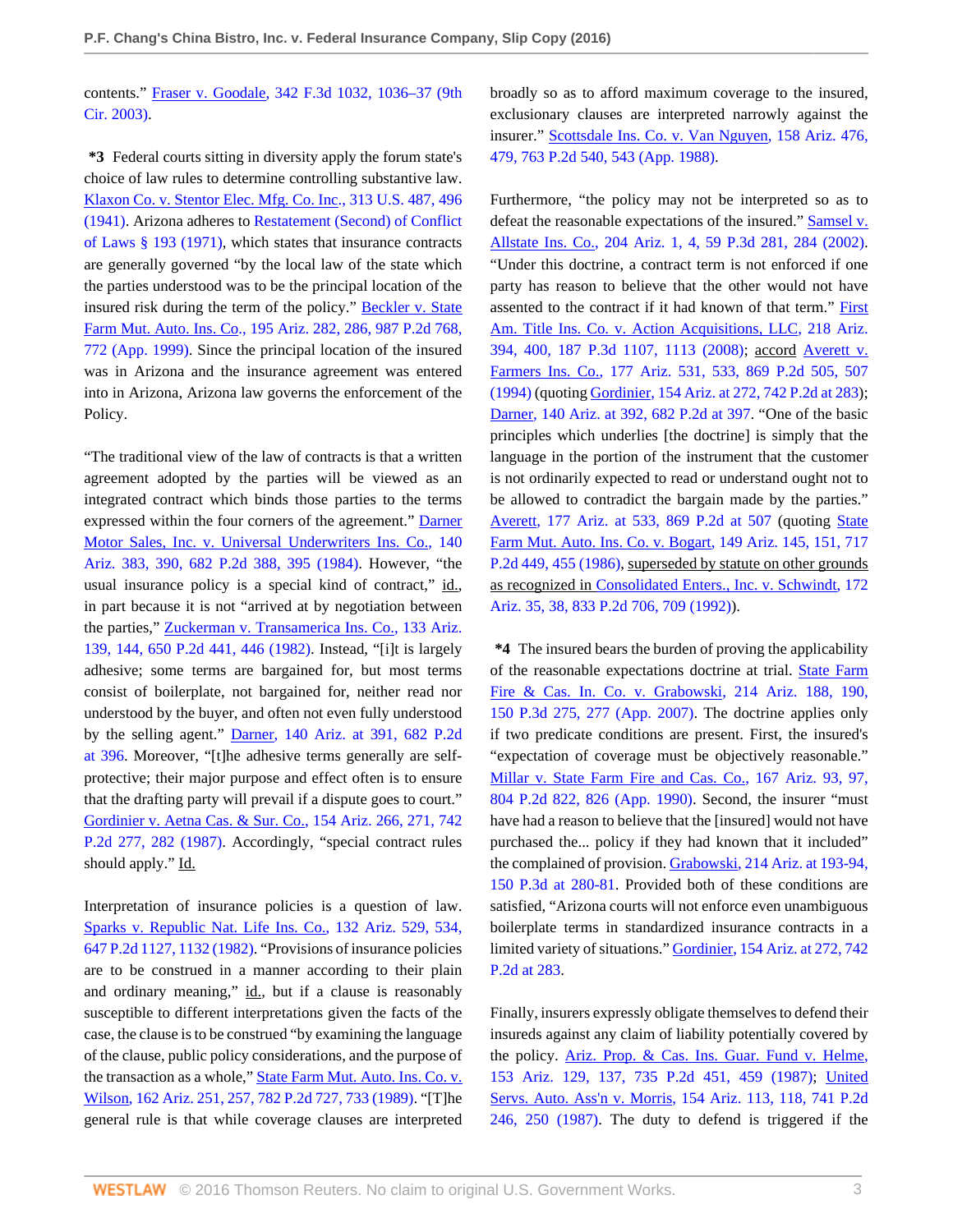complaint "alleges facts which come within the coverage of the liability policy..., but if the alleged facts fail to bring the case within the policy coverage, the insurer is free of such obligation." [Kepner v. Western Fire Ins. Co., 109 Ariz.](http://www.westlaw.com/Link/Document/FullText?findType=Y&serNum=1973123172&pubNum=0000661&originatingDoc=Ied4309a027bb11e687dda03c2315206d&refType=RP&fi=co_pp_sp_661_224&originationContext=document&vr=3.0&rs=cblt1.0&transitionType=DocumentItem&contextData=(sc.History*oc.Search)#co_pp_sp_661_224) [329, 331, 509 P.2d 222, 224 \(1973\)](http://www.westlaw.com/Link/Document/FullText?findType=Y&serNum=1973123172&pubNum=0000661&originatingDoc=Ied4309a027bb11e687dda03c2315206d&refType=RP&fi=co_pp_sp_661_224&originationContext=document&vr=3.0&rs=cblt1.0&transitionType=DocumentItem&contextData=(sc.History*oc.Search)#co_pp_sp_661_224) (quoting C.T. Drechsler, Annotation, [Allegations in Third Person's Action Against](http://www.westlaw.com/Link/Document/FullText?findType=Y&serNum=1956011052&pubNum=0000107&originatingDoc=Ied4309a027bb11e687dda03c2315206d&refType=RP&originationContext=document&vr=3.0&rs=cblt1.0&transitionType=DocumentItem&contextData=(sc.History*oc.Search)) [Insured as Determining Liability Insurer's Duty to Defend,](http://www.westlaw.com/Link/Document/FullText?findType=Y&serNum=1956011052&pubNum=0000107&originatingDoc=Ied4309a027bb11e687dda03c2315206d&refType=RP&originationContext=document&vr=3.0&rs=cblt1.0&transitionType=DocumentItem&contextData=(sc.History*oc.Search)) [50 A.L.R.2d 458](http://www.westlaw.com/Link/Document/FullText?findType=Y&serNum=1956011052&pubNum=0000107&originatingDoc=Ied4309a027bb11e687dda03c2315206d&refType=RP&originationContext=document&vr=3.0&rs=cblt1.0&transitionType=DocumentItem&contextData=(sc.History*oc.Search)) § 3, at 464 (1956)). Indeed, an insurer rightfully refuses to defend only if the facts, including those outside the complaint, indisputably foreclose the possibility of coverage. See [Kepner, 109 Ariz. at 331, 509 P.2d at 224](http://www.westlaw.com/Link/Document/FullText?findType=Y&serNum=1973123172&pubNum=0000661&originatingDoc=Ied4309a027bb11e687dda03c2315206d&refType=RP&fi=co_pp_sp_661_224&originationContext=document&vr=3.0&rs=cblt1.0&transitionType=DocumentItem&contextData=(sc.History*oc.Search)#co_pp_sp_661_224). "If the insurer refuses to defend and awaits the determination of its obligation in a subsequent proceeding, it acts at its peril, and if it guesses wrong it must bear the consequences of its breach of contract." [Id. at 332, 509 P.2d at 225](http://www.westlaw.com/Link/Document/FullText?findType=Y&serNum=1973123172&pubNum=0000661&originatingDoc=Ied4309a027bb11e687dda03c2315206d&refType=RP&fi=co_pp_sp_661_225&originationContext=document&vr=3.0&rs=cblt1.0&transitionType=DocumentItem&contextData=(sc.History*oc.Search)#co_pp_sp_661_225).

#### **III. ANALYSIS**

In its Complaint, Chang's alleges that the Policy's Insuring Clauses cover each assessment from the BAMS Letter. Specifically, Chang's claims that Insuring Clause A covers ADC Fraud Recovery Assessment, Insuring Clause B covers the ADC Operational Reimbursement Assessment, and Insuring Clause D.2 covers the Case Management Fee. (Doc. 1-1.) Federal summarily argues that the BAMS Letter and the Assessments set forth therein do not fall within the coverage provided by any of the Policy's Insuring Clauses. (Doc. 22 at 7.) Additionally, Federal contends that certain exclusions contained in the Policy bar coverage. (Id. at 11-16) The Court will analyze each Policy provision and exclusion in turn. Then the Court will turn to Chang's final argument that coverage is proper under the reasonable expectation doctrine.

#### **A. Insuring Clause A.**

<span id="page-3-1"></span>Insuring Clause A provides that, "[Federal] shall pay for **Loss** [3](#page-3-0) on behalf of an **Insured** on account of any **Claim** first made against such **Insured**... for **Injury**." (Doc. 8-1.) In relevant part, **Claim** means "a written request for monetary damages...against an Insured for an **Injury**." (Id.) Under the Policy, **Injury** is a broad term encompassing many types of injuries, including **Privacy Injury**. (Id.) **Privacy Injury** "means injury sustained or allegedly sustained by a **Person** because of actual or potential unauthorized access to such **Person's Record**, or exceeding access to such **Person's Record**." (Id.) **Person** is a natural person or an organization. (Id.) Relevant to this discussion, **Record** includes "any information concerning a natural person that is defined as: (i) private personal information; (ii) personally identifiable information...pursuant to any federal,

state...statute or regulation,...where such information is held by an **Insured Organization** or on the **Insured Organization's** behalf by a **Third Party Service Provider**" or "an organization's non-public information that is...in an **Insured's** or **Third Party Service Provider's** care, custody, or control." (Id.) "**Third Party Service Provider** means an entity that performs the following services for, or on behalf of, an **Insured Organization** pursuant to a written agreement: (A) processing, holding or storing information; (B) providing data backup, data storage or data processing services." (Id.)

# <span id="page-3-0"></span>[3](#page-3-1) Terms in bold are defined in the Policy.

**\*5** Federal argues that Insuring Clause A is inapplicable because BAMS, itself, did not sustain a **Privacy Injury** because it was not its **Records** that were compromised during the data breach. (Doc. 22 at 8.) Federal therefore contends that BAMS is not even in a position to assert a valid **Privacy Injury Claim**.

Conversely, Chang's argues that it was the Issuers who suffered a **Privacy Injury** because it was their **Records**, constituting private accounts and financial information, which were compromised in the data breach. (Doc. 36 at 6.) Chang's argument is premised upon the idea that it is immaterial that this **Injury** first passed through BAMS before BAMS in turn charged Chang's, because this was done pursuant to industry standards and Chang's payment to BAMS was functionally equivalent to compensating the Issuers.<sup>[4](#page-3-2)</sup> (See Id.) Basically, Chang's argues that because a **Privacy Injury** exists and was levied against it, regardless of who suffered it, the **Injury** is covered under the Policy. (Id.)

<span id="page-3-3"></span><span id="page-3-2"></span>[4](#page-3-3) Chang's bolsters this argument by analogizing it to subrogation in other insurance contexts, which Federal misinterprets as the crux of Chang's argument. In reaching its decision, the Court gave appropriate weight to Chang's analogy, but does not believe this matter is governed by any subrogation legal rules.

Although the Court is expected to broadly interpret coverage clauses so as to provide maximum coverage for an insured, a plain reading of the policy leads the Court to the conclusion that Insuring Clause A does not provide coverage for the ADC Fraud Recovery Assessment. [Scottsdale Ins. Co., 158](http://www.westlaw.com/Link/Document/FullText?findType=Y&serNum=1988087238&pubNum=0000661&originatingDoc=Ied4309a027bb11e687dda03c2315206d&refType=RP&fi=co_pp_sp_661_543&originationContext=document&vr=3.0&rs=cblt1.0&transitionType=DocumentItem&contextData=(sc.History*oc.Search)#co_pp_sp_661_543) [Ariz. at 479, 763 P.2d at 543](http://www.westlaw.com/Link/Document/FullText?findType=Y&serNum=1988087238&pubNum=0000661&originatingDoc=Ied4309a027bb11e687dda03c2315206d&refType=RP&fi=co_pp_sp_661_543&originationContext=document&vr=3.0&rs=cblt1.0&transitionType=DocumentItem&contextData=(sc.History*oc.Search)#co_pp_sp_661_543). The Court agrees with Federal; BAMS did not sustain a **Privacy Injury** itself, and therefore cannot maintain a valid **Claim** for **Injury** against Chang's. The definition of **Privacy Injury** requires an "actual or potential unauthorized access to *such* **Person's Record**, or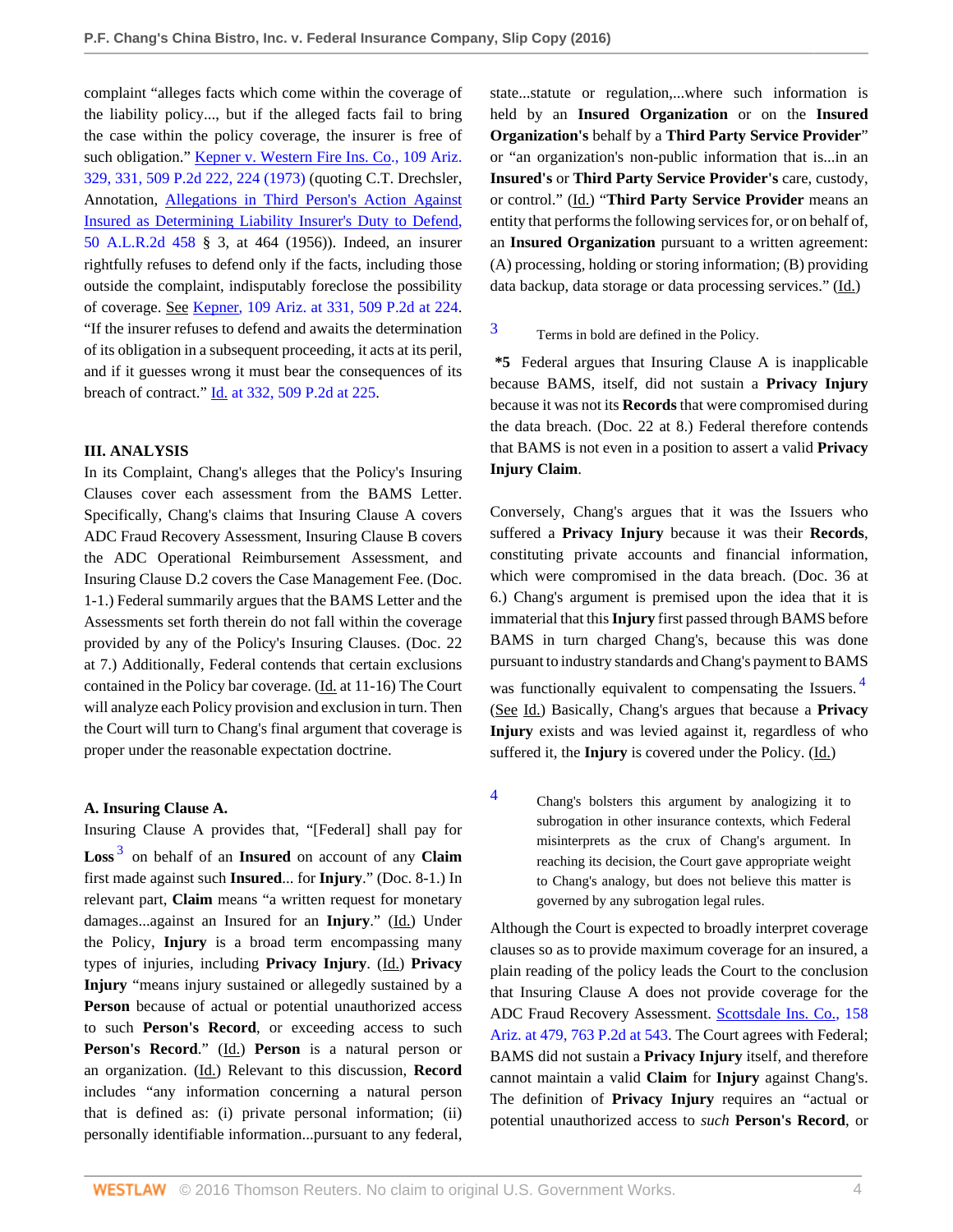exceeding access to *such* **Person's Record**." (Doc. 8-1) (emphasis added). The usage of the word "such" means that only the **Person** whose **Record** is actually or potentially accessed without authorization suffers a **Privacy Injury**. Here, because the customers' information that was the subject of the data breach was not part of BAMS' **Record**, but rather the **Record** of the issuing banks, BAMS did not sustain a **Privacy Injury**. [5](#page-4-0) Thus, BAMS did not make a valid **Claim** of the type covered under Insuring Clause A against Chang's.

Contrary to Chang's assertion, this interpretation is not a "pixel-level view" that "reduce[s] coverage to a mere sliver of what the plain language provides." (Doc. 36 at 9.) Rather, this is the only result that can be derived from the Policy. It is also worth noting that Federal is not outright denying coverage in its entirety. Federal has reimbursed Chang's nearly \$1.7 million for valid claims brought by injured customers and Issuers. As will be addressed more fully below, if Chang's, who is a sophisticated party, wanted coverage for this Assessment, it could have bargained for that coverage. However, as is, coverage does not exist under the Policy for the ADC Fraud Recovery Assessment under Insuring Clause A.

#### **B. Insuring Clause B.**

Insuring Clause B provides that "[Federal] shall pay **Privacy Notification Expenses** incurred by an **Insured** resulting from [**Privacy**] **Injury**." (Doc. 8-1.) The Policy defines **Privacy Notification Expenses** as "the reasonable and necessary cost[s] of notifying those **Persons** who may be directly affected by the potential or actual unauthorized access of a **Record**, and changing such **Person's** account numbers, other identification numbers and security codes..." (Id.) Chang's alleges that the ADC Operational Reimbursement fee is a Privacy Notification Expense because it compensates Issuers for the cost of reissuing bankcards and new account numbers and security codes to Chang's customers. (Docs. 1-1, 36 at 8.)

**\*6** In its motion, Federal uses similar argumentation it employed for Insuring Clause A. Federal contends that The ADC Operational Recovery fee was not personally incurred by Chang's, but rather was incurred by BAMS. (Doc. 22 at 10.) Also, Federal argues that the ADC Operational Recovery fee does not qualify as **Privacy Notification Expenses** because there is no evidence that the fee was used to "notify[ ] those **Persons** who may be directly affected by the potential

or actual unauthorized access of a **Record**, and changing such **Person's** account numbers, other identification numbers and security codes." (Id.)

Chang's counters, stating that Federal's interpretation of "incur" is too narrow, as the Arizona Supreme Court held that an insured "incurs" an expense when the insured becomes liable for the expense, "even if the expenses in question were paid by or even required by law to be paid by other sources." (Doc. 36 at 8 (citing [Samsel, 204 Ariz. at 4-11, 59](http://www.westlaw.com/Link/Document/FullText?findType=Y&serNum=2002777561&pubNum=0004645&originatingDoc=Ied4309a027bb11e687dda03c2315206d&refType=RP&fi=co_pp_sp_4645_284&originationContext=document&vr=3.0&rs=cblt1.0&transitionType=DocumentItem&contextData=(sc.History*oc.Search)#co_pp_sp_4645_284) [P.3d at 284-91\)](http://www.westlaw.com/Link/Document/FullText?findType=Y&serNum=2002777561&pubNum=0004645&originatingDoc=Ied4309a027bb11e687dda03c2315206d&refType=RP&fi=co_pp_sp_4645_284&originationContext=document&vr=3.0&rs=cblt1.0&transitionType=DocumentItem&contextData=(sc.History*oc.Search)#co_pp_sp_4645_284)).

The Court agrees with Chang's. Although the ADC Operational Reimbursement fee was originally incurred by BAMS, Chang's is liable for it pursuant to its MSA with BAMS.

In response to Federal's argument that there is no evidence that the ADC Operational Reimbursement fee was used to compensate Issuers for the costs of notifying about the security compromise and reissuing credit cards to Chang's customers, Chang's argues that MasterCard's Security Rules clearly state that the ADC Operational Reimbursement fee is used for that purpose. (Docs. 36 at 8, 24-1 at 84-88.) Federal does not direct the Court's attention to and the Court is unable to find any evidence in the record where the ADC Operational Reimbursement fee was used for any other purpose. The evidence shows that MasterCard performed an investigation into the Chang's data breach and determined Assessments pursuant to the MasterCard Rules. MasterCard then furnished a Report to BAMS levying the ADC Operational Reimbursement fee against BAMS, which it paid and then imposed the Assessment upon Chang's. (Doc. 26-3.) The Court does not find this to be a question of fact more suitable for a jury, but rather can find as a matter of law that coverage exists for the ADC Operational Reimbursement under Insuring Clause B. However, this finding is subject to the Court's analysis of the Policy's exclusions discussed below.

#### **C. Insuring Clause D.2.**

Under Insuring Clause D.2., "[Federal] shall pay:...**Extra Expenses** an **Insured** incurs during the **Period of Recovery of Services** due to the actual or potential impairment or denial of **Operations** resulting directly from **Fraudulent Access or Transmission**." (Doc. 8-1.) **Extra Expenses** include "reasonable expenses an **Insured** incurs in an attempt to continue **Operations** that are over and above the expenses such **Insured** would have normally incurred.

<span id="page-4-1"></span><span id="page-4-0"></span>[<sup>5</sup>](#page-4-1) BAMS also did not sustain any other type of **Injury** as defined under the Policy.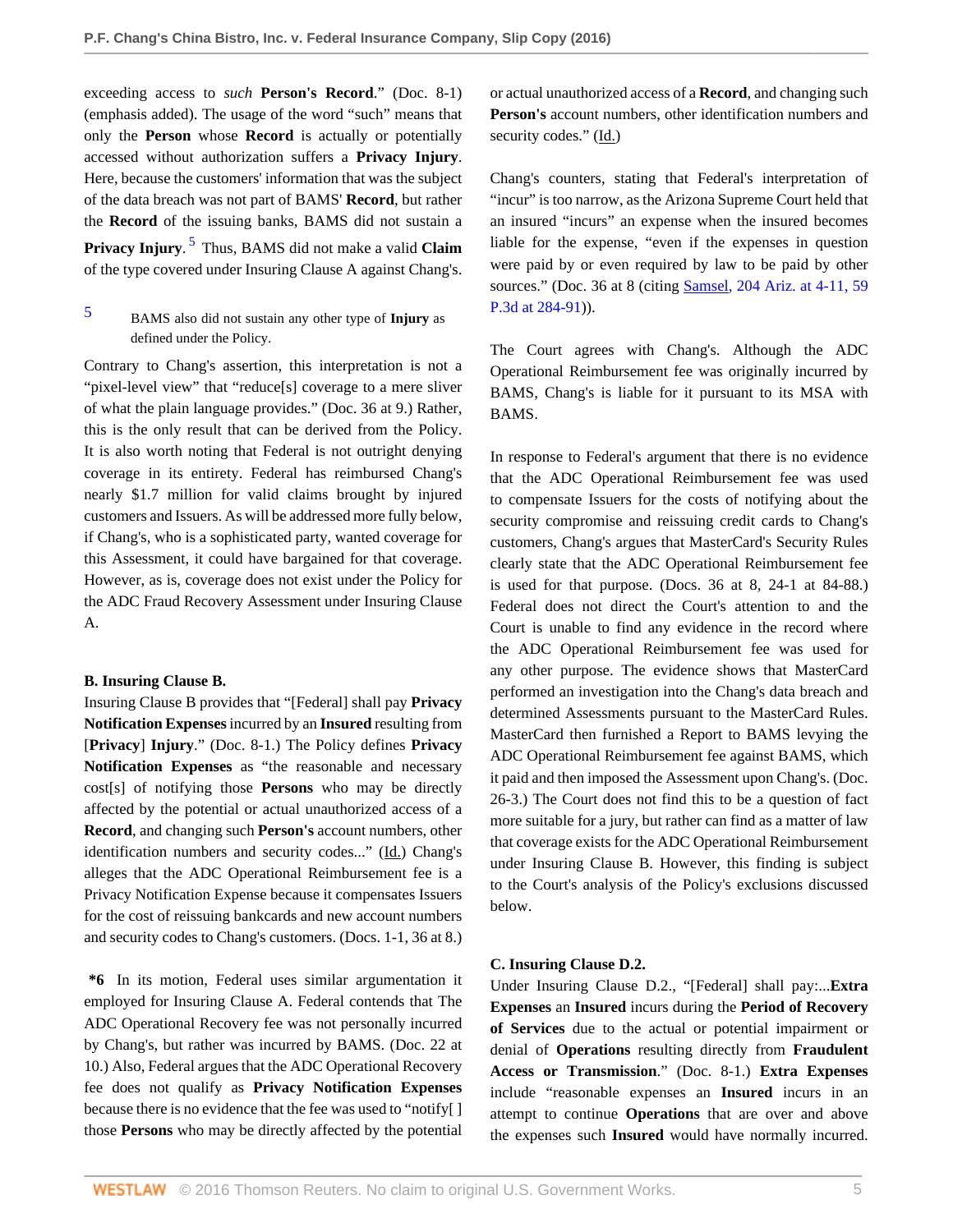**Extra Expenses** do not include any costs of updating, upgrading or remediation of an **Insured's System** that are not otherwise covered under [the] Policy." (Id.) In the context of **Extra Expenses**, **Period of Recovery of Services** "begins:...immediately after the actual or potential impairment or denial of **Operations** occurs; and will continue until the earlier of...the date **Operations** are restored,...to the condition that would have existed had there been no impairment or denial; or sixty (60) days after the date an **Insured's Services** are fully restored...to the level that would have existed had there been no impairment or denial." (Id.) **Operations** are an **Insured's** business activities, while **Services** are "computer time, data processing, or storage functions or other uses of an **Insured's System**." (Id.) **Fraudulent Access or Transmission** occurs when "a person has: fraudulently accessed an **Insured's System** without authorization; **Exceeded Authorized Access**; or launched a **Cyber-attack** into an **Insured's System**." (Id.)

**\*7** Federal claims that Insuring Clause D.2. does not cover the Case Management Fee because Chang's has not submitted any evidence that the data breach caused "actual or potential impairment or denial" of business activities. (Doc. 22 at 11.) Chang's response states that the evidence clearly shows that its ability to operate was impaired because BAMS would have terminated the MSA and eliminated Chang's ability to process credit card transactions if it did not pay BAMS pursuant to the BAMS Letter. (Docs. 36 at 10, 23-2.) The MSA provides that Chang's is not permitted to use another servicer while contracting with BAMS for its services. (Doc. 23-2 at 3.) Furthermore, in her deposition, the approving underwriter for Federal, Leah Montgomery, states that she knew Chang's transacted much of its business through credit card payments and that Chang's would be adversely affected if it was unable to collect payment from credit card transactions. (Doc. 37-1 at 29.)

After reviewing the record, the Court agrees with Chang's. The evidence shows that Chang's experienced a **Fraudulent Access** during the data breach and that its ability to perform its regular business activities would be potentially impaired if it did not immediately pay the Case Management Fee imposed by BAMS. And, this Case Management Fee qualifies as an **Extra Expense** as contemplated by the Policy.

However, Federal argues that Chang's did not incur this **Loss** during the **Period of Recovery of Services** because it did not pay the Case Management Fee until April 15, 2015, nearly one year after it discovered the data breach. (Doc. 22 at 11.) Federal argues that because Chang's paid the Case Management Fee when it did, it falls outside the **Period of Recovery of Services**, which "begins:... immediately after the actual or potential impairment or denial of **Operations** occurs; and will continue until the earlier of...the date **Operations** are restored,...to the condition that would have existed had there been no impairment or denial; or sixty (60) days after the date an **Insured's Services** are fully restored...to the level that would have existed had there been no impairment or denial." (Doc. 8-1.) In response, Chang's contends that its business activities are still not fully restored and that it continues to take steps to remedy the data breach; thus, the **Period of Recovery of Services** is ongoing. (Doc. 36 at 11.) Because this is an issue of fact, the Court is unable to resolve it on Summary Judgment. Accordingly, the Court cannot determine as a matter of law whether the Policy provides coverage for the Case Management Fee under Insuring Clause D.2.

## **D. Exclusions D.3.b. and B.2. and Loss Definition**

Federal also argues that Exclusions D.3.b. and B.2, as well as the definition of **Loss**, bar coverage for all of the Assessments. Exclusion D.3.b. provides, "With respect to all Insuring Clauses, [Federal] shall not be liable for any **Loss** on account of any **Claim**, or for any **Expense**...based upon, arising from or in consequence of any...liability assumed by any **Insured** under any contract or agreement." (Doc. 8-1.) Under Exclusion B.2., "With respect to Insuring Clauses B through H, [Federal] shall not be liable for...any costs or expenses incurred to perform any obligation assumed by, on behalf of, or with the consent of any **Insured**." (Doc. 8-1.) Additionally, and along the same vein, **Loss** under Insuring Clause A does not include "any costs or expenses incurred to perform any obligation assumed by, on behalf of, or with the consent of any Insured." (Id.) Functionally, these exclusions are the same in that they bar coverage for contractual obligations an insured assumes with a third-party outside of the Policy.

Federal contends that the assessments for which coverage is sought arise out of liability assumed by Chang's to BAMS, thus they are excluded from coverage. (Doc. 22 at 12.) Federal supports this argument by citing the MSA, wherein Chang's agreed that "[BAMS] may pass through to [Chang's] any fees assessed to [BAMS] by the Card Organizations, including but not limited to, new fees, fines, penalties and assessment[s]." (Doc. 23-1.) Federal also looks to the BAMS Letter where BAMS tells Chang's, "[i]n accordance with your Merchant Agreement you are obligated to reimburse [BAMS] for the...assessments." (Doc. 23-8.)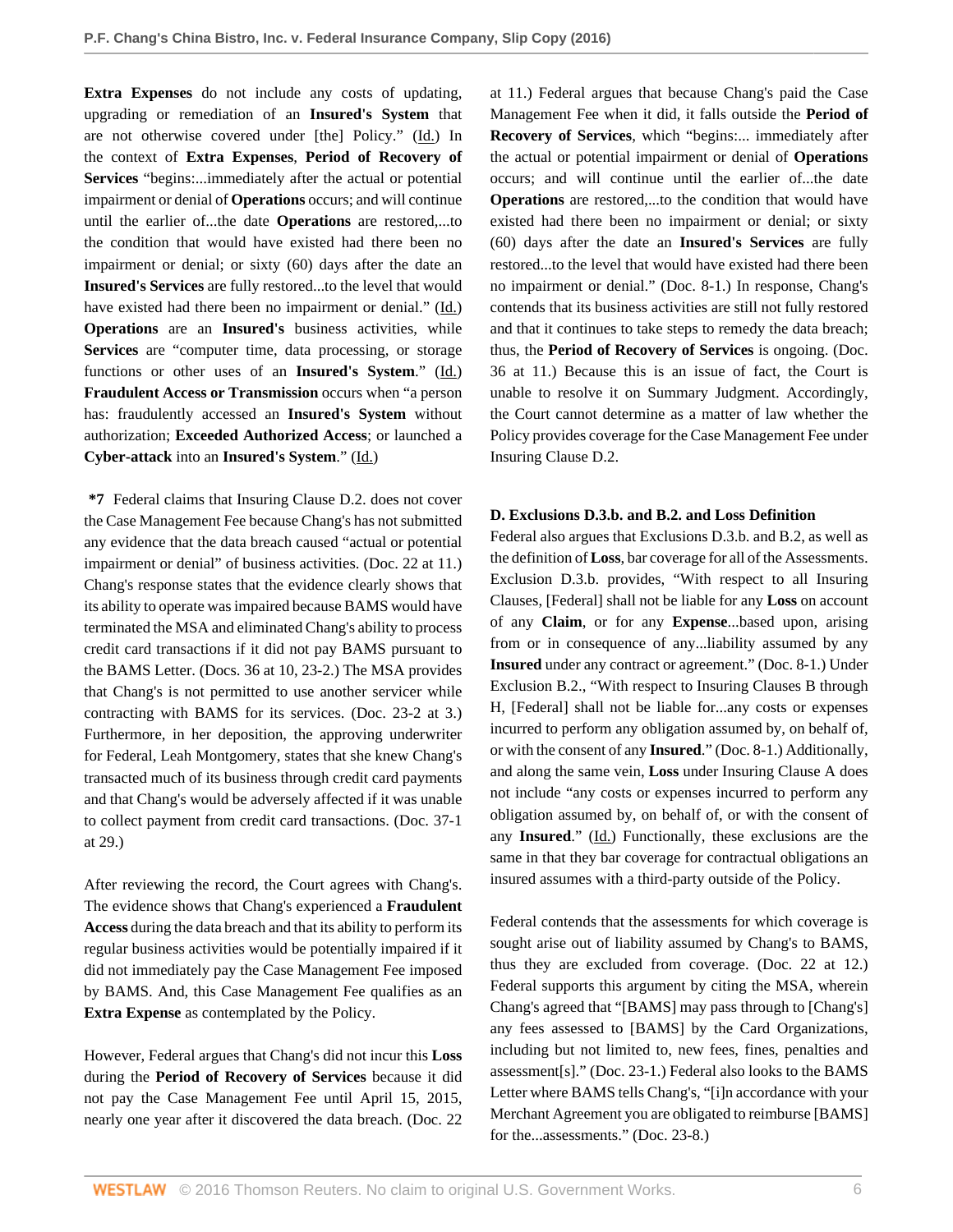**\*8** Chang's counters, offering a series of arguments why these exceptions are inapplicable in the present case. First, Chang's argues that such exclusions do not apply if "the insured is the one who is solely responsible for the injury," (citing [63 A.L.R.2d 1122](http://www.westlaw.com/Link/Document/FullText?findType=Y&serNum=1958012769&pubNum=0000107&originatingDoc=Ied4309a027bb11e687dda03c2315206d&refType=RP&originationContext=document&vr=3.0&rs=cblt1.0&transitionType=DocumentItem&contextData=(sc.History*oc.Search)) A.3d § 2[a] ), or, in other words, the exclusions do not apply to obligations the insured is responsible for absent any assumption of liability. (Doc. 36 at 12) (citing [Homeowners Mgmt. Enterp., Inc. v. Mid-](http://www.westlaw.com/Link/Document/FullText?findType=Y&serNum=2016921883&pubNum=0006538&originatingDoc=Ied4309a027bb11e687dda03c2315206d&refType=RP&fi=co_pp_sp_6538_821&originationContext=document&vr=3.0&rs=cblt1.0&transitionType=DocumentItem&contextData=(sc.History*oc.Search)#co_pp_sp_6538_821)[Continent Cas. Co., 294 Fed.Appx. 814 821 \(5th Cir. 2008\)](http://www.westlaw.com/Link/Document/FullText?findType=Y&serNum=2016921883&pubNum=0006538&originatingDoc=Ied4309a027bb11e687dda03c2315206d&refType=RP&fi=co_pp_sp_6538_821&originationContext=document&vr=3.0&rs=cblt1.0&transitionType=DocumentItem&contextData=(sc.History*oc.Search)#co_pp_sp_6538_821) and [Victoria's Secret Stores, Inc. v. Epstein Contracting, Inc.,](http://www.westlaw.com/Link/Document/FullText?findType=Y&serNum=2002261134&pubNum=0000999&originatingDoc=Ied4309a027bb11e687dda03c2315206d&refType=RP&originationContext=document&vr=3.0&rs=cblt1.0&transitionType=DocumentItem&contextData=(sc.History*oc.Search)) [2002 WL 723215, \\*4-5 \(Ohio App. April 25, 2002\)](http://www.westlaw.com/Link/Document/FullText?findType=Y&serNum=2002261134&pubNum=0000999&originatingDoc=Ied4309a027bb11e687dda03c2315206d&refType=RP&originationContext=document&vr=3.0&rs=cblt1.0&transitionType=DocumentItem&contextData=(sc.History*oc.Search))). Chang's argues that under the principal of equitable subrogation, it is compelled by "justice and good conscience," and not contractual liability, to compensate BAMS for the assessments. (Doc. 36 at 12) (citing [Sourcecorp., Inc. v.](http://www.westlaw.com/Link/Document/FullText?findType=Y&serNum=2025814482&pubNum=0004645&originatingDoc=Ied4309a027bb11e687dda03c2315206d&refType=RP&fi=co_pp_sp_4645_284&originationContext=document&vr=3.0&rs=cblt1.0&transitionType=DocumentItem&contextData=(sc.History*oc.Search)#co_pp_sp_4645_284) [Norcutt, 227 Ariz. 463, 466-67, 258 P.3d 281, 284-85 \(App.](http://www.westlaw.com/Link/Document/FullText?findType=Y&serNum=2025814482&pubNum=0004645&originatingDoc=Ied4309a027bb11e687dda03c2315206d&refType=RP&fi=co_pp_sp_4645_284&originationContext=document&vr=3.0&rs=cblt1.0&transitionType=DocumentItem&contextData=(sc.History*oc.Search)#co_pp_sp_4645_284) [2011\)](http://www.westlaw.com/Link/Document/FullText?findType=Y&serNum=2025814482&pubNum=0004645&originatingDoc=Ied4309a027bb11e687dda03c2315206d&refType=RP&fi=co_pp_sp_4645_284&originationContext=document&vr=3.0&rs=cblt1.0&transitionType=DocumentItem&contextData=(sc.History*oc.Search)#co_pp_sp_4645_284)). Chang's argues this is an exception recognized in the law to contractual liability exclusions of this nature. (Id.) Additionally, Chang's argues that its "responsibility for the Loss is the functional equivalent of compensating for damages suffered by victims of Privacy Injury, regardless of the MSA." (Doc. 36 at 12.) Under this argument, Chang's states that it could be liable under a variety of theories, including: negligence or particular statutes, such as [A.R.S.](http://www.westlaw.com/Link/Document/FullText?findType=L&pubNum=1000251&cite=AZSTS44-7803&originatingDoc=Ied4309a027bb11e687dda03c2315206d&refType=LQ&originationContext=document&vr=3.0&rs=cblt1.0&transitionType=DocumentItem&contextData=(sc.History*oc.Search)) [§ 44-7803,](http://www.westlaw.com/Link/Document/FullText?findType=L&pubNum=1000251&cite=AZSTS44-7803&originatingDoc=Ied4309a027bb11e687dda03c2315206d&refType=LQ&originationContext=document&vr=3.0&rs=cblt1.0&transitionType=DocumentItem&contextData=(sc.History*oc.Search)) which places responsibility for fraudulent credit card transfers on merchants as opposed to credit card companies. (Id. at 12-13.) The Court is unconvinced by these arguments.

The Court finds that both Exclusions D.3.b. and B.2. as well as the definition of **Loss** bar coverage. In reaching this decision, the Court turned to cases analyzing commercial general liability insurance policies for guidance, because cybersecurity insurance policies are relatively new to the market but the fundamental principles are the same. Arizona courts, as well as those across the nation, hold that such contractual liability exclusions apply to "the assumption of another's liability, such as an agreement to indemnify or hold another harmless." [Desert Mountain Properties Ltd. P'ship v.](http://www.westlaw.com/Link/Document/FullText?findType=Y&serNum=2022670421&pubNum=0004645&originatingDoc=Ied4309a027bb11e687dda03c2315206d&refType=RP&fi=co_pp_sp_4645_432&originationContext=document&vr=3.0&rs=cblt1.0&transitionType=DocumentItem&contextData=(sc.History*oc.Search)#co_pp_sp_4645_432) [Liberty Mut. Fire Ins. Co., 225 Ariz. 194, 205, 236 P.3d 421,](http://www.westlaw.com/Link/Document/FullText?findType=Y&serNum=2022670421&pubNum=0004645&originatingDoc=Ied4309a027bb11e687dda03c2315206d&refType=RP&fi=co_pp_sp_4645_432&originationContext=document&vr=3.0&rs=cblt1.0&transitionType=DocumentItem&contextData=(sc.History*oc.Search)#co_pp_sp_4645_432) [432 \(App. 2010\),](http://www.westlaw.com/Link/Document/FullText?findType=Y&serNum=2022670421&pubNum=0004645&originatingDoc=Ied4309a027bb11e687dda03c2315206d&refType=RP&fi=co_pp_sp_4645_432&originationContext=document&vr=3.0&rs=cblt1.0&transitionType=DocumentItem&contextData=(sc.History*oc.Search)#co_pp_sp_4645_432) aff'd, [226 Ariz. 419, 250 P.3d 196 \(2011\)](http://www.westlaw.com/Link/Document/FullText?findType=Y&serNum=2025270268&pubNum=0004645&originatingDoc=Ied4309a027bb11e687dda03c2315206d&refType=RP&originationContext=document&vr=3.0&rs=cblt1.0&transitionType=DocumentItem&contextData=(sc.History*oc.Search)) (citing [Smithway Motor Xpress, Inc. v. Liberty Mut. Ins. Co.,](http://www.westlaw.com/Link/Document/FullText?findType=Y&serNum=1992078225&pubNum=0000595&originatingDoc=Ied4309a027bb11e687dda03c2315206d&refType=RP&fi=co_pp_sp_595_196&originationContext=document&vr=3.0&rs=cblt1.0&transitionType=DocumentItem&contextData=(sc.History*oc.Search)#co_pp_sp_595_196) [484 N.W.2d 192, 196 \(Iowa 1992\)\)](http://www.westlaw.com/Link/Document/FullText?findType=Y&serNum=1992078225&pubNum=0000595&originatingDoc=Ied4309a027bb11e687dda03c2315206d&refType=RP&fi=co_pp_sp_595_196&originationContext=document&vr=3.0&rs=cblt1.0&transitionType=DocumentItem&contextData=(sc.History*oc.Search)#co_pp_sp_595_196); see also, [Gibbs M. Smith,](http://www.westlaw.com/Link/Document/FullText?findType=Y&serNum=1997235583&pubNum=0000661&originatingDoc=Ied4309a027bb11e687dda03c2315206d&refType=RP&fi=co_pp_sp_661_341&originationContext=document&vr=3.0&rs=cblt1.0&transitionType=DocumentItem&contextData=(sc.History*oc.Search)#co_pp_sp_661_341) [Inc. v. U.S. Fid. & Guar. Co., 949 P.2d 337, 341 \(Utah 1997\)](http://www.westlaw.com/Link/Document/FullText?findType=Y&serNum=1997235583&pubNum=0000661&originatingDoc=Ied4309a027bb11e687dda03c2315206d&refType=RP&fi=co_pp_sp_661_341&originationContext=document&vr=3.0&rs=cblt1.0&transitionType=DocumentItem&contextData=(sc.History*oc.Search)#co_pp_sp_661_341); [Lennar Corp. v. Great Am. Ins. Co., 200 S.W.3d 651, 693](http://www.westlaw.com/Link/Document/FullText?findType=Y&serNum=2008508304&pubNum=0004644&originatingDoc=Ied4309a027bb11e687dda03c2315206d&refType=RP&fi=co_pp_sp_4644_693&originationContext=document&vr=3.0&rs=cblt1.0&transitionType=DocumentItem&contextData=(sc.History*oc.Search)#co_pp_sp_4644_693) [\(Tex. App. 2006\)](http://www.westlaw.com/Link/Document/FullText?findType=Y&serNum=2008508304&pubNum=0004644&originatingDoc=Ied4309a027bb11e687dda03c2315206d&refType=RP&fi=co_pp_sp_4644_693&originationContext=document&vr=3.0&rs=cblt1.0&transitionType=DocumentItem&contextData=(sc.History*oc.Search)#co_pp_sp_4644_693).

Chang's agreement with BAMS meets this criteria and thus triggers the exclusions. In no less than three places in the MSA does Chang's agree to reimburse or compensate BAMS for any "fees," "fines," "penalties," or "assessments" imposed on BAMS by the Associations, or, in other words, indemnify BAMS. (See Doc. 23-2 at 9, 18.) More specifically, Section 13.5 of the Addendum to the MSA reads: "[Chang's] agrees to pay [BAMS] any fines, fees, or penalties imposed on [BAMS] by any Associations, resulting from Chargebacks and any other fines, fees or penalties imposed by an Association with respect to acts or omissions of [Chang's]." (Id. at 9.) Furthermore, the Court is unable to find and Chang's does not direct the Court's attention to any evidence in the record indicating that Chang's would have been liable for these Assessments absent its agreement with BAMS. While such an exception to an exclusion of this nature may exist in the law, it is not applicable here. Accordingly, the Court must find that the above referenced exclusions bar coverage for all three Assessments claimed by Chang's.

In reaching this conclusion, the Court has followed the dictate that "exclusionary clauses are interpreted narrowly against the insurer." [Scottsdale Ins. Co., 158 Ariz. at 479,](http://www.westlaw.com/Link/Document/FullText?findType=Y&serNum=1988087238&pubNum=0000661&originatingDoc=Ied4309a027bb11e687dda03c2315206d&refType=RP&fi=co_pp_sp_661_543&originationContext=document&vr=3.0&rs=cblt1.0&transitionType=DocumentItem&contextData=(sc.History*oc.Search)#co_pp_sp_661_543) [763 P.2d at 543](http://www.westlaw.com/Link/Document/FullText?findType=Y&serNum=1988087238&pubNum=0000661&originatingDoc=Ied4309a027bb11e687dda03c2315206d&refType=RP&fi=co_pp_sp_661_543&originationContext=document&vr=3.0&rs=cblt1.0&transitionType=DocumentItem&contextData=(sc.History*oc.Search)#co_pp_sp_661_543). Yet, even while looking through this deferential lens, the Court is unable to reach an alternative conclusion. Simply put, these exclusions unequivocally bar coverage for the Assessments, including the ADC Operational Reimbursement that the Court said coverage existed for under Insuring Clause B.

#### **E. Reasonable Expectation Doctrine**

Finally, the Court turns to Chang's claim that in addition to coverage being proper under the Policy, coverage also exists pursuant to the reasonable expectation doctrine. (Doc. 36 at 14.) The doctrine applies only if two predicate conditions are present. First, the insured's "expectation of coverage must be objectively reasonable." [Millar, 167 Ariz. at 97, 804 P.2d at](http://www.westlaw.com/Link/Document/FullText?findType=Y&serNum=1990140025&pubNum=0000661&originatingDoc=Ied4309a027bb11e687dda03c2315206d&refType=RP&fi=co_pp_sp_661_826&originationContext=document&vr=3.0&rs=cblt1.0&transitionType=DocumentItem&contextData=(sc.History*oc.Search)#co_pp_sp_661_826) [826](http://www.westlaw.com/Link/Document/FullText?findType=Y&serNum=1990140025&pubNum=0000661&originatingDoc=Ied4309a027bb11e687dda03c2315206d&refType=RP&fi=co_pp_sp_661_826&originationContext=document&vr=3.0&rs=cblt1.0&transitionType=DocumentItem&contextData=(sc.History*oc.Search)#co_pp_sp_661_826). Second, the insurer "must have had reason to believe that the [insured] would not have purchased the...policy if they had known that it included" the complained of provision. [Grabowski, 214 Ariz. at 193-94, 150 P.3d at 280-81](http://www.westlaw.com/Link/Document/FullText?findType=Y&serNum=2011340583&pubNum=0004645&originatingDoc=Ied4309a027bb11e687dda03c2315206d&refType=RP&fi=co_pp_sp_4645_280&originationContext=document&vr=3.0&rs=cblt1.0&transitionType=DocumentItem&contextData=(sc.History*oc.Search)#co_pp_sp_4645_280). Chang's bears the burden of proving the applicability of the reasonable expectation doctrine. Id.

**\*9** Thus, the starting point for the reasonable expectations analysis is "to determine what expectations have been induced." [Darner, 140 Ariz. at 390, 682 P.2d at 395](http://www.westlaw.com/Link/Document/FullText?findType=Y&serNum=1984125781&pubNum=0000661&originatingDoc=Ied4309a027bb11e687dda03c2315206d&refType=RP&fi=co_pp_sp_661_395&originationContext=document&vr=3.0&rs=cblt1.0&transitionType=DocumentItem&contextData=(sc.History*oc.Search)#co_pp_sp_661_395). Chang's states that the "dickered deal was for protection against losses resulting from [*sic*] a security compromise." (Doc. 36 at